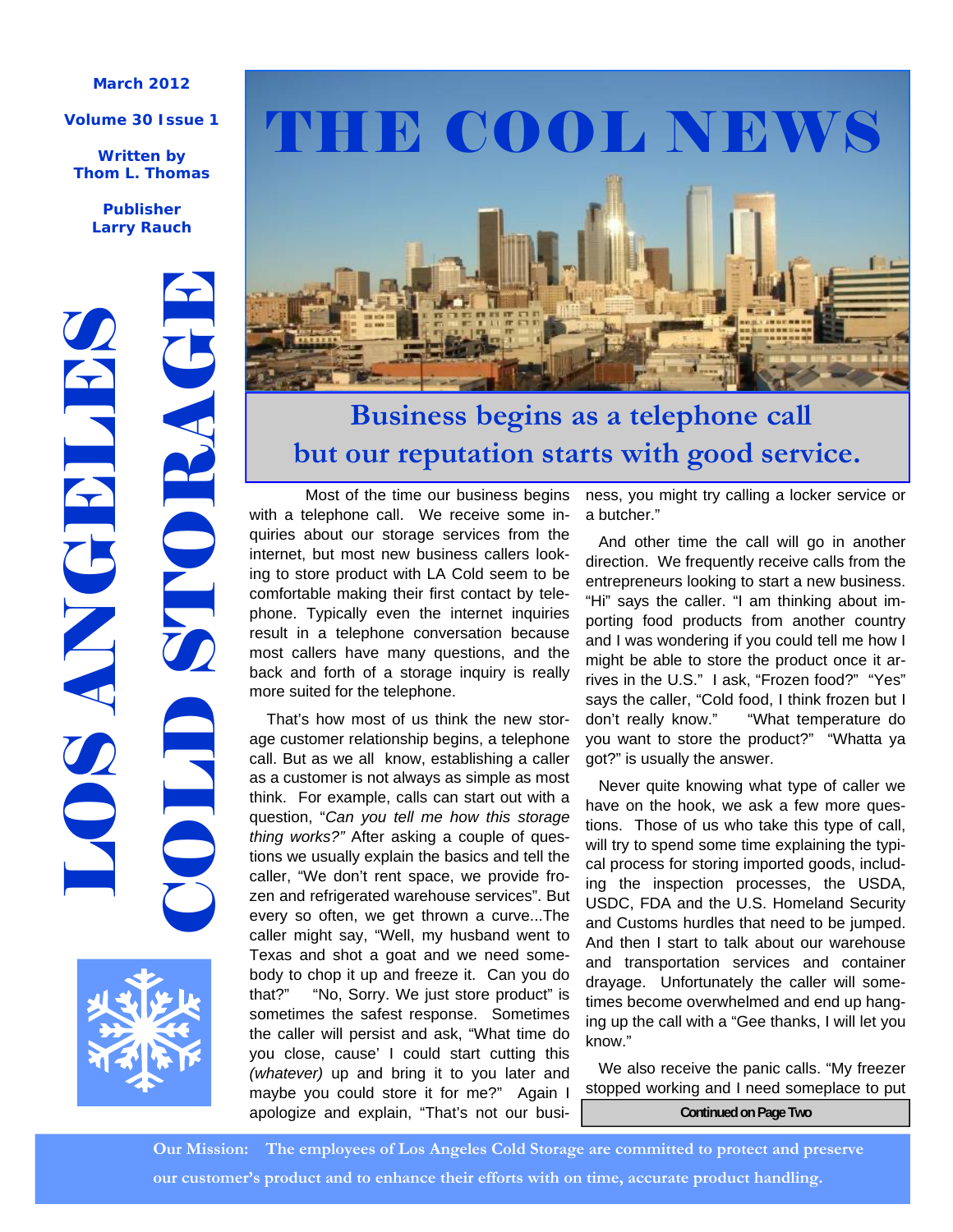### COOL NEWS WINTER 2012 PAGE TWO

## **It all begins...with service Continued from the front page**

my veggies!" So the first thing I ask is, "How much product do you have? And the answer is, "I don't know, maybe a pallet of stuff." And then I ask, "How many items do you have? "Couple dozen". By the time I explain minimum storage and handling charges and how minimum account into play...Usually this caller will decide to look elsewhere to solve their freezer problem.

 Every once in while, I get "the" call, the other call. The call we work so hard to gen-

erate. Sometimes the call is from the un-initiated and the caller is also asking about public storage services. These calls can start out very much like most of the other calls we receive. "Hi, I'm buying frozen fish and my freezer is full. The caller continues, "My friend says you do that type of warehousing and he says you're the best." The caller continues, "Can you tell me how it works and how much you charge?" Again, just like all the other calls. I start going down the list, explaining how we provide warehouse services. I ask a few questions about temperatures and the type of storage services the caller may need or require.

 But wait a moment, as I process the call, I begin to note a difference in this caller. I can't help but notice this caller seems to know the right answers. This customer is using terminology I can relate to...B/L's, withdrawals, transfers and drayage...I'm getting excited. He asks if we can provide transportation, "Can you deliver my product to the East Coast?" Now the caller really has my attention. "Yes" I answer excitedly, "Our transportation division is L.A. Qwik Serv. And the caller tells me, "Oh I know LA Qwik, I have heard a lot of good things about them." Then I ask, "Where did you hear about LA Cold?" The caller names one of our largest and most important customers and they tell me how that customer swears by LA Cold and how he wishes we had a warehouse in every state. I realize, *our reputation pretty much sold us, before I even answered the telephone.* 

 It is at this very point I realize how grateful I am for my team of coworkers at LA Cold. Everyday, LA Cold employees work to assure our customers of flawless service. This call helps me realize how much hard work my co-workers perform each day and how *their hard work* makes my job so much easier and especially how much easier *this* telephone call has just become. I reflect upon how my co-workers strive to keep our customers happy. I think about the cold temperatures the forklift operators endure and I think about the many hours our engineers work as they make sure our refrigeration system is operating perfectly. I think about how our dedicated team of Customer Service Representatives concentrate on solving problems promptly and how they follow through on customer requests immediately. I think about the

**Did you Know? Los Angeles Cold Storage can produce over 1500 Kilowatts of emergency back up electrical power for our freezers in the event of a serious power outrage?** 

LACS Checkers that work on the dock and how their attention to detail can solve problems before anyone really knows there is a problem.

 Clearly, I don't need to sell this customer. The whole team at LA Cold is selling and serving, and they sell our great service day in and day out. Clearly, my co-workers attention to detail makes my job of selling our cold storage service almost effortless. Our reputation is the best "sales team" in the world and our customers appreciate it and they tell their friends.

 All of us at LA Cold, took this call, not just me, and we answered the call with a committed determination to make sure our storage and transportation services are performed flawlessly, efficiently and with courtesy. We do this everyday, for all of our customers, new and old.

 Both the caller and I make some notes, we agree to talk again in the morning. He asks for a few documents and I e-mail him some fine print. Here we go! A new customer with a promise of dozens of containers consigned for delivery to one of the LA Cold warehouses.

 One thing is for certain, I couldn't have done it myself. It took a team, the best team! The L.A. Cold Team!

#### I'm sure glad we all took the call.

## **\$afety Pay\$ - Recent Jackpot Winners!**

#### **Game One!**

**Ruben Gonzales \$700, Shel Combs \$150, Chris Samarin, Jess Navia and Jose Rodriguez split \$400, then Chris won another \$250, Tom Rodriguez won \$135 in two games.** 

**Erinn Castro and Sam Reyes split \$200 after Sam won \$350 in another game, Pete Meza \$250, Frosty Velez \$350, Jorge Escutia \$500, Vince Campbell and Vince Mondragon each split \$550** 

**Game Two!** 

**\$50.00 cash prizes winners in the weekly safety raffle drawing.** 

**Daniel Garza, Chris Samarin, Carlos Beas, Ruben Gonzalez, Alfred Trejo, Irma Arellanes, Alex Vargas, David McLellan, Miguel Draper, Jesse Navia, Chuck Gunther, Jaime Hinojosa, Jaime Velasco, Raudell De La Torree, Charles Holloway, Ronald Fuller, Ricardo Martinez, Tom Rodriguez, Nathan** 

**Virgen, Arturo Arroyo, Jose Rodriguez, Rafael Gonzalez, Mike Hamano, Jennifer Kaing, Maria Solis, Isaac Urquidez, Roxanne Gomez, Claudia Valenzuela, Luis Guido, Marlo Acosta and Vincent Campbell** 

**More winners to be announced as long as we continue to work safely!**

It takes many good deeds to build a good reputation and only one bad one to lose it. Benjamin Franklin

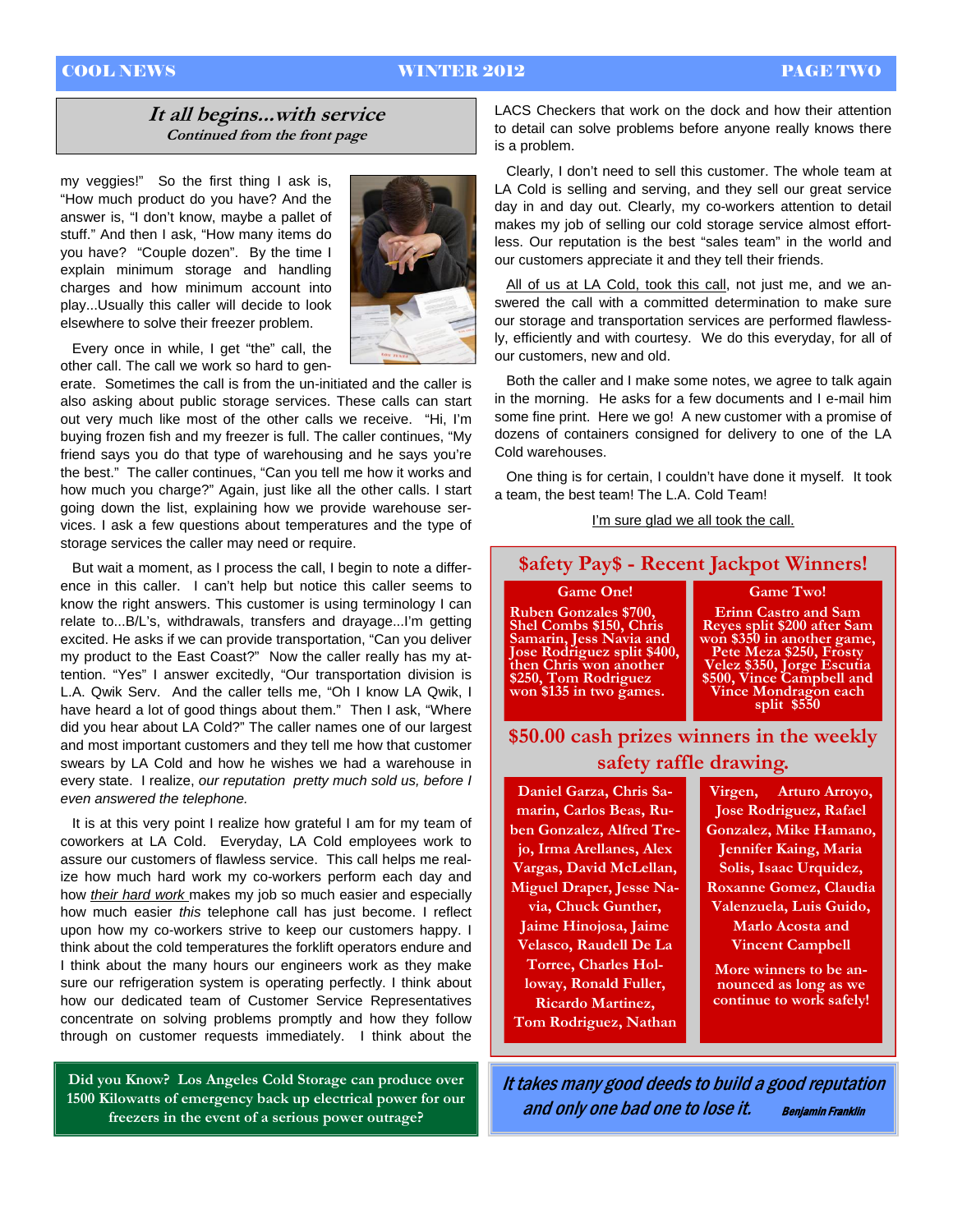### COOL NEWS WINTER 2012 PAGE THREE

## **Checker Challenges**

**By Sam Reyes, Manager of Transportation** 

**Loading trucks and trailers with dozens of palletized products presents a number of challenges for even the most seasoned Dock Checker at LA Cold. There are many variables that affect the best and safest procedure for loading a truck or trailer. A good Dock Checker is worth his weight in gold and can be a valuable tool for a driver who needs a safely loaded truck or trailer.** 

#### **Here are some of the challenges our Checkers face:**

**Cargo Weight:** As our Dock Checker reviews the outbound orders his first consideration is typically the weight of the load. Can the truck or the trailer safely and legally handle the weight of the consigned cargo? If the cargo exceeds the capacity of the trailer there are legal, safety, and equipment factors that must be considered. As a rule, Los Angeles Cold Storage will not load a trailer with excessive or overweight cargo.

Lighter loads can also be perplexing for a Checker. Delays can occur when the volume of the goods exceeds the cubic capacity of the trailer. It can be very frustrating to a Checker when that last pallet of product is sitting on the dock and the trailer is full to the door. To avoid these problems, it is very important that the Checker plan the loading pattern in advance.

**Extra Labor:** In many loading situations, methods that increase cube utilization but may also increase the labor required to load and unload the shipment. Typically a loading service must be called to stack the pallets taller or to floor load the trailer (thereby eliminating pallets) or by repalletizing the goods to best utilize the cubic feet available in the trailer. This extra loading service requires the driver or our customer to pay extra for this service. The driver, customer and our Checker must balance the cubic capacity of the trailer against the cost of the labor to load and then unload that same trailer by hand.

#### **In addition the Checker may have to make a variety of other decisions as he evaluates the best procedure for loading the truck or trailer. Here are some examples:**

**Straight loading:** This is typical pattern means loading pallets straight (in the direction of the pallet stringers) into the trailer or container. With a standard 40"x48" pallet this will allow two pallets to be loaded side by side with plenty of extra space between the pallets and the trailer sidewalls. This is the quickest method of loading pallets, but does not fully utilize the trailer cube and may not adequately prevent loads from shifting.

Chris Samarin says: Cold is good, Colder is better, but a warm heart is best.



**Loading pallets turned** (or sideways) requires the use of four-way pallets. In this method, the Checker, operating a fork lift truck will pick up the pallet from the side and place them in the trailer. With standard 40"x48" pallets, this will allow two pallets to be loaded side by side in most dry trailers. Turning pallets gives the best space utilization for loading palletized loads and provides better protection from product shifting than straight loading.

**Pin wheeling** refers to a method where the Checkers will alter the direction of every other pallet. It's a combination of loading pallets straight and turned. Pin wheeling can be used to more fully utilize the space in a trailer or container when there is inadequate width to allow loading two turned pallets side by side. This is practical when the depth of the pallet is longer than half the trailer width, but the depth plus the width is less than the trailer width.

 **Our Dock Checkers are constantly challenged to deal with tall, unstable loads made up of a mix of dissimilar items in weight, size, and shape. Since every load is different, it's often up to the skill of the Dock Checker to somehow assemble a stable load out of a "little bit of everything".** 



Isaac reminds us of a proverb:

"Better to eat vegetables with people you love than to eat the finest meat where there is hate"